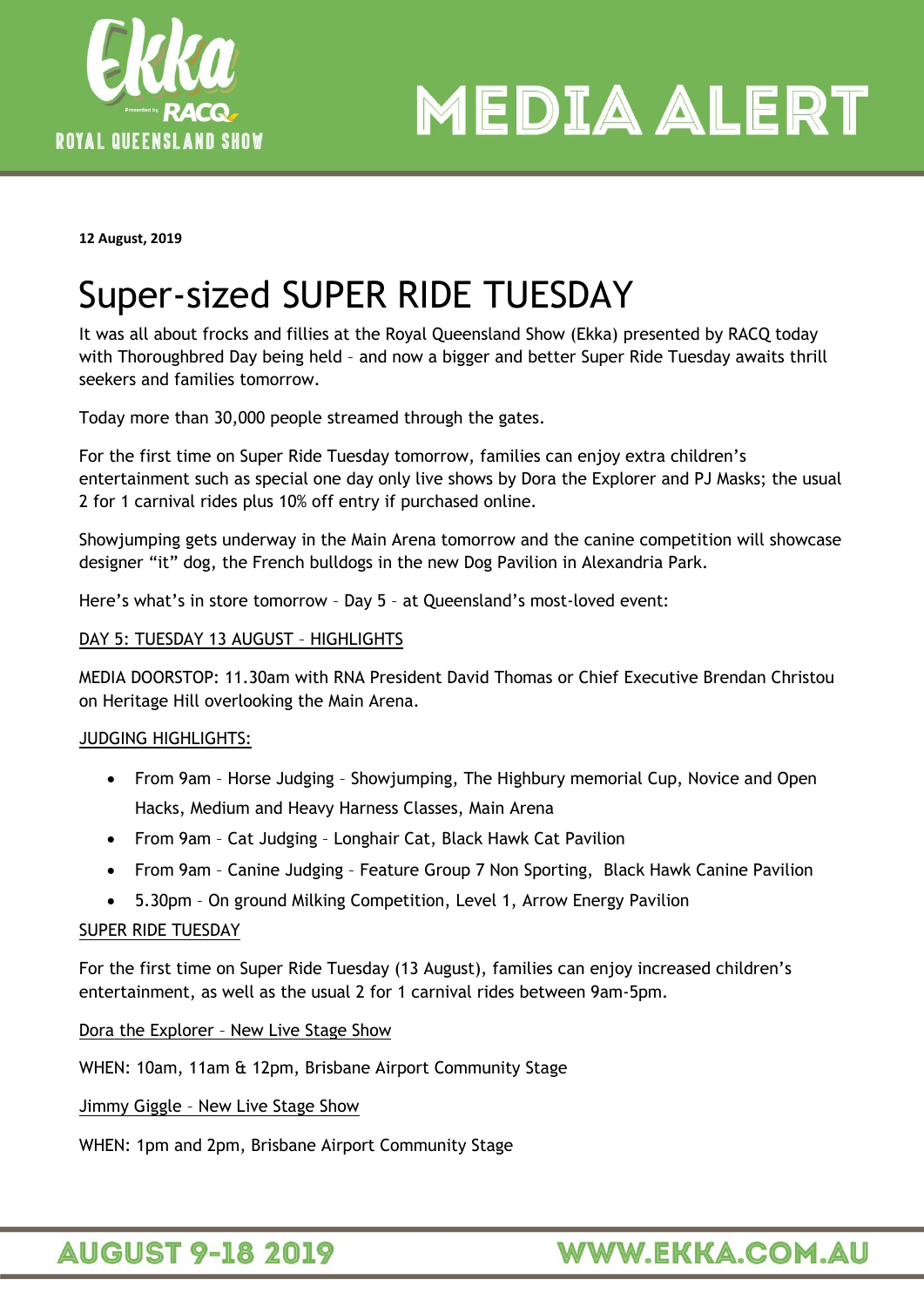



## WOODCHOPPER AND LIFEFLIGHT REUNITE

Champion Ekka wood chopper Jake Dingle will tomorrow be reunited with the RACQ LifeFlight Critical Care Flight Nurse who treated him after a horror farming accident in 2015.

WHEN: 9.15AM, RACQ LifeFlight Rescue helicopter, Channel 7 Pavilion, Upper Royal ICC

## CITIZENSHIP CEREMONY

For the very first time, more than 40 people will become Australian citizens at the Ekka. The citizenship ceremony will take place on the Multicultural Music Stage, featuring tunes by the band Celestino who use traditional South American instruments. Once the citizens have made their pledge to Australia, they'll get to enjoy a true celebration of Queensland agriculture at the Ekka.

WHEN: 9.30am, Multicultural Music Stage

#### OPEN MEN'S INVITATIONAL - NEW ZEALAND VS AUSTRALIAN CHAMPIONSHIPS

Eight of the best woodchoppers from each country will battle it out in underhand, standing block, treefelling and sawing on Tuesday 13, Wednesday 14 and Friday 16 August at 7pm.

WHEN: From 5.30pm, Iron Jack Woodchop Arena

#### DESIGNER DOGS

A highlight of the Canine Championship this year is the brand new Feature Non Sporting Dogs Show tomorrow. See popular pooch breeds French Bulldogs, Shar peis, Keeshonds and Shih Tzus put through their paces in the new Dog Pavilion in Alexandria Park.

When: From 9am, Black Hawk Canine Pavilion

## A PATCH ABOVE - QUILTERS OF QUEENSLAND

Don't miss the stunning modern and traditional style quilts on display inside The Old Museum. With an average of more than 100 quilts being displayed each year, there are plenty of amazing creations to view including the award winners - Best of Show, Best Use of Colour, Hangers' Choice Award and Viewer's Choice Award. The Quilts Across Queensland competition has been running for 18 years, with both professionals and amateurs entering. There will also be sewing demonstrations for visitors wanting to further their quilting skills.

WHEN: From 9am, Old Museum

#### EKKA ESSENTIALS:

- Royal Queensland Show (Ekka) August 9 18, 2019
- Brisbane Showgrounds, 600 Gregory Terrace, Bowen Hills, Queensland
- Gates open at 9am
- Tickets are available online at www.ekka.com.au

**AUGUST 9-18 2019** 

WWW.EKKA.COM.AU